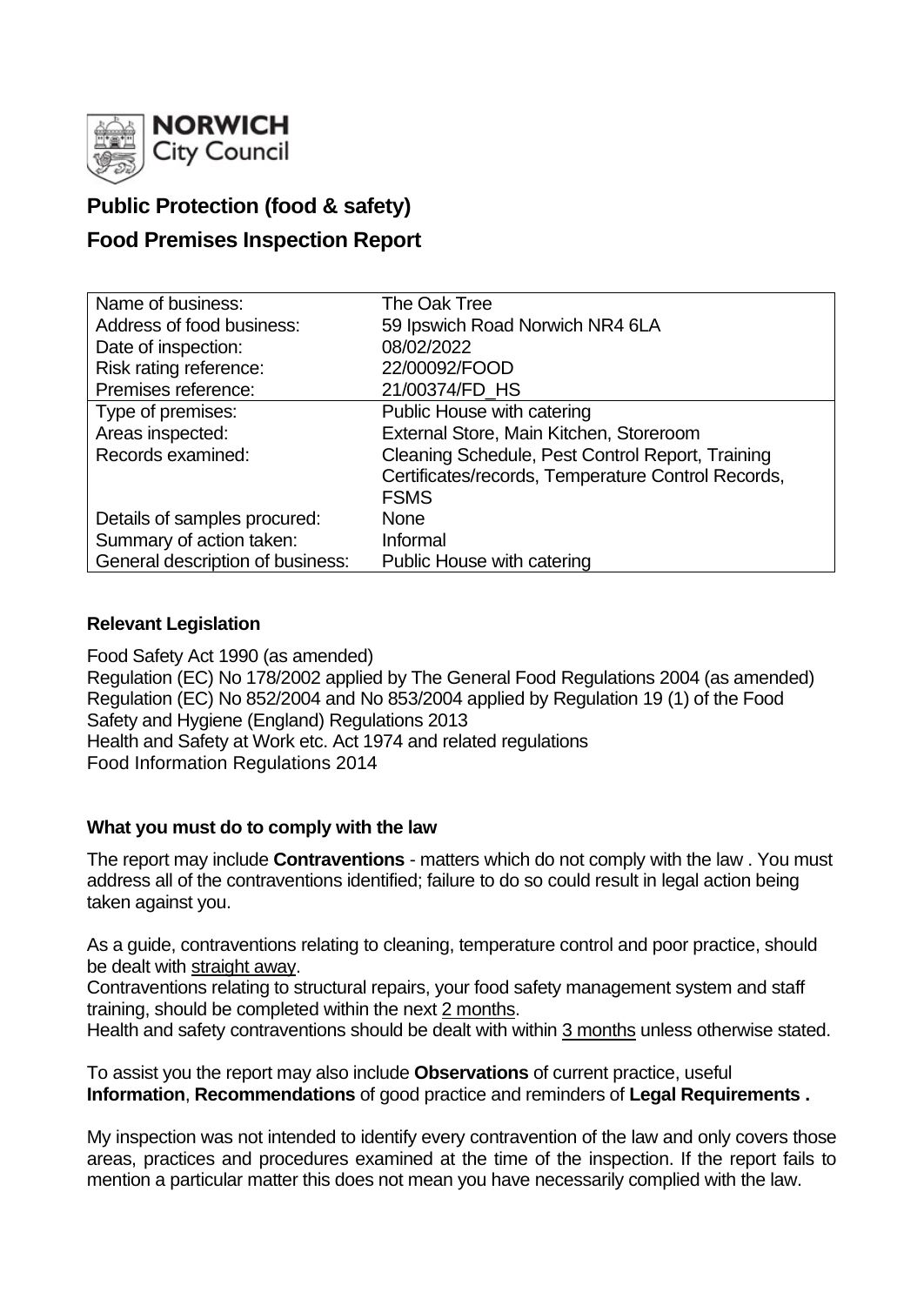# **FOOD SAFETY**

### **How we calculate your Food Hygiene Rating:**

The food safety section has been divided into the three areas which you are scored against for the hygiene rating: 1. food hygiene and safety procedures, 2. structural requirements and 3. confidence in management/control procedures. Each section begins with a summary of what was observed and the score you have been given. Details of how these scores combine to produce your overall food hygiene rating are shown in the table.

| <b>Compliance Area</b>                     |          |    |           | <b>You Score</b> |                |    |           |    |                |  |
|--------------------------------------------|----------|----|-----------|------------------|----------------|----|-----------|----|----------------|--|
| <b>Food Hygiene and Safety</b>             |          |    |           | $\Omega$         | 5              | 10 | 15        | 20 | 25             |  |
| <b>Structure and Cleaning</b>              |          |    | $\Omega$  | 5                | 10             | 15 | 20        | 25 |                |  |
| Confidence in management & control systems |          |    | 0         | 5.               | 10             | 15 | 20        | 30 |                |  |
|                                            |          |    |           |                  |                |    |           |    |                |  |
| <b>Your Total score</b>                    | $0 - 15$ | 20 | $25 - 30$ |                  | $35 - 40$      |    | $45 - 50$ |    | > 50           |  |
| <b>Your Worst score</b>                    | 5        | 10 | 10        |                  | 15             |    | 20        |    | $\blacksquare$ |  |
|                                            |          |    |           |                  |                |    |           |    |                |  |
| <b>Your Rating is</b>                      | 5        | 4  | 3         |                  | $\overline{2}$ |    |           |    | $\overline{0}$ |  |

Your Food Hygiene Rating is 5 - a very good standard



## **1. Food Hygiene and Safety**

Food hygiene standards are high. You demonstrated a very good standard of compliance with legal requirements. You have safe food handling practices and procedures and all the necessary control measures to prevent cross-contamination are in place. Some minor contraventions require your attention. **(Score 5)**

### Hand-washing

**Contravention** The following indicated that hand-washing was not suitably managed:

• the hot water was too hot for comfortable hand washing

**Recommendation** Provide bins next to the wash hand basins

#### Temperature Control

**Observation** I was pleased to see you were able to limit bacterial growth and/or survival by applying appropriate temperature controls at points critical to food safety and that you were monitoring temperatures.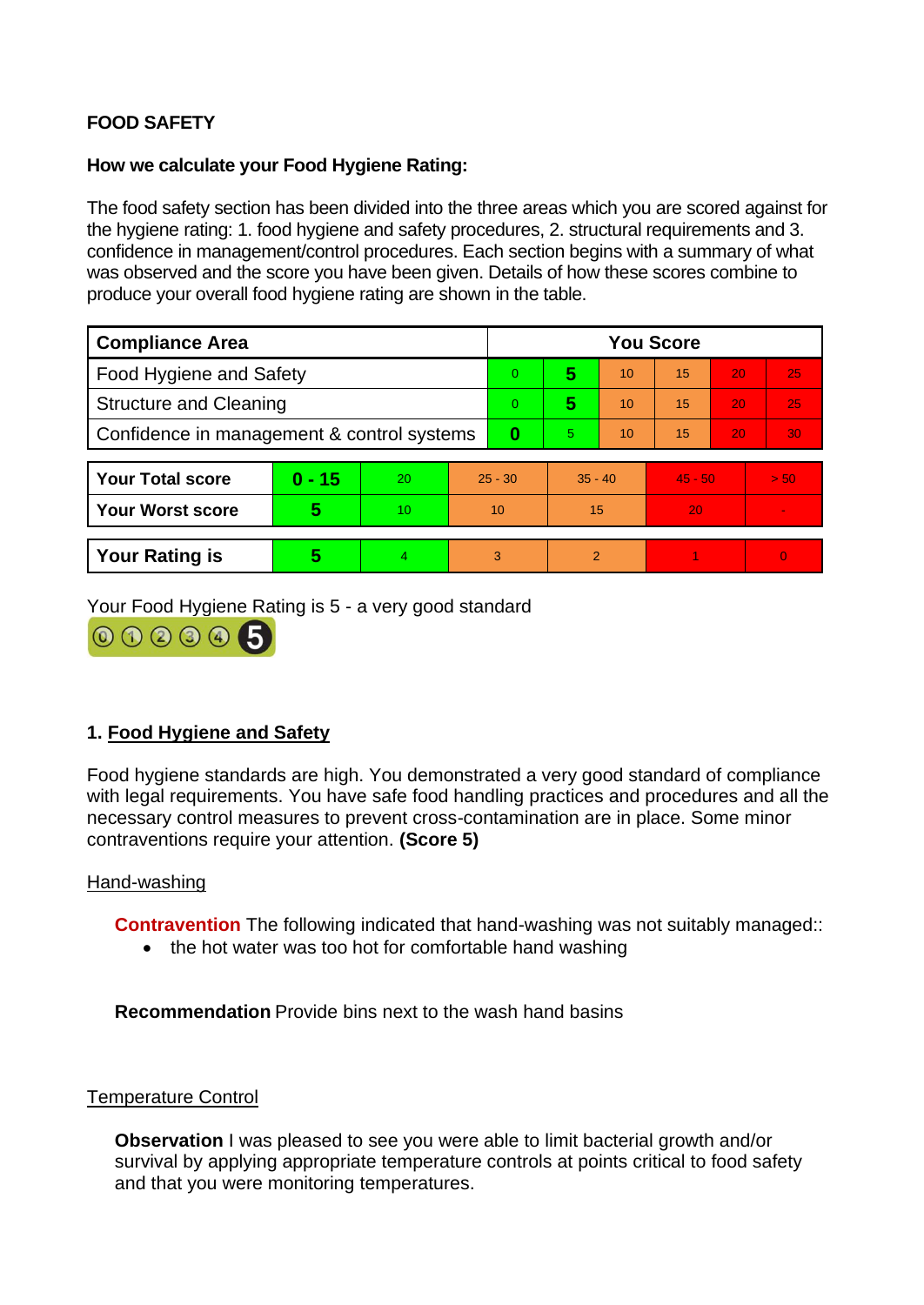## **2. Structure and Cleaning**

The structure facilities and standard of cleaning and maintenance are all of a good standard and only minor repairs and/or improvements are required. Pest control and waste disposal provisions are adequate. The minor contraventions require your attention. **(Score 5)**

## Cleaning of Structure

**Contravention** The following items were dirty and require more frequent and thorough cleaning:

- pipework to dishwasher
- bottom to door leading into rear yard

## Cleaning of Equipment and Food Contact Surfaces

**Observation** You had dedicated equipment for the preparation of raw and ready-to-eat foods.

### Cleaning Chemicals / Materials / Equipment and Methods

**Observation** I was pleased to see that the premises was kept clean and that your cleaning materials, methods and equipment were able to minimise the spread of harmful bacteria between surfaces.

### **Maintenance**

**Contravention** The following had not been suitably maintained and must be repaired or replaced:

• holes to wall need filling

### Facilities and Structural provision

**Observation** I was pleased to see the premises had been well maintained and that adequate facilities had been provided.

### Pest Control

**Observation** I was pleased to see that the premises was proofed against the entry of pests and that pest control procedures were in place.

**Observation** You have a pest control contract in place and there is no evidence of pest activity on the premises.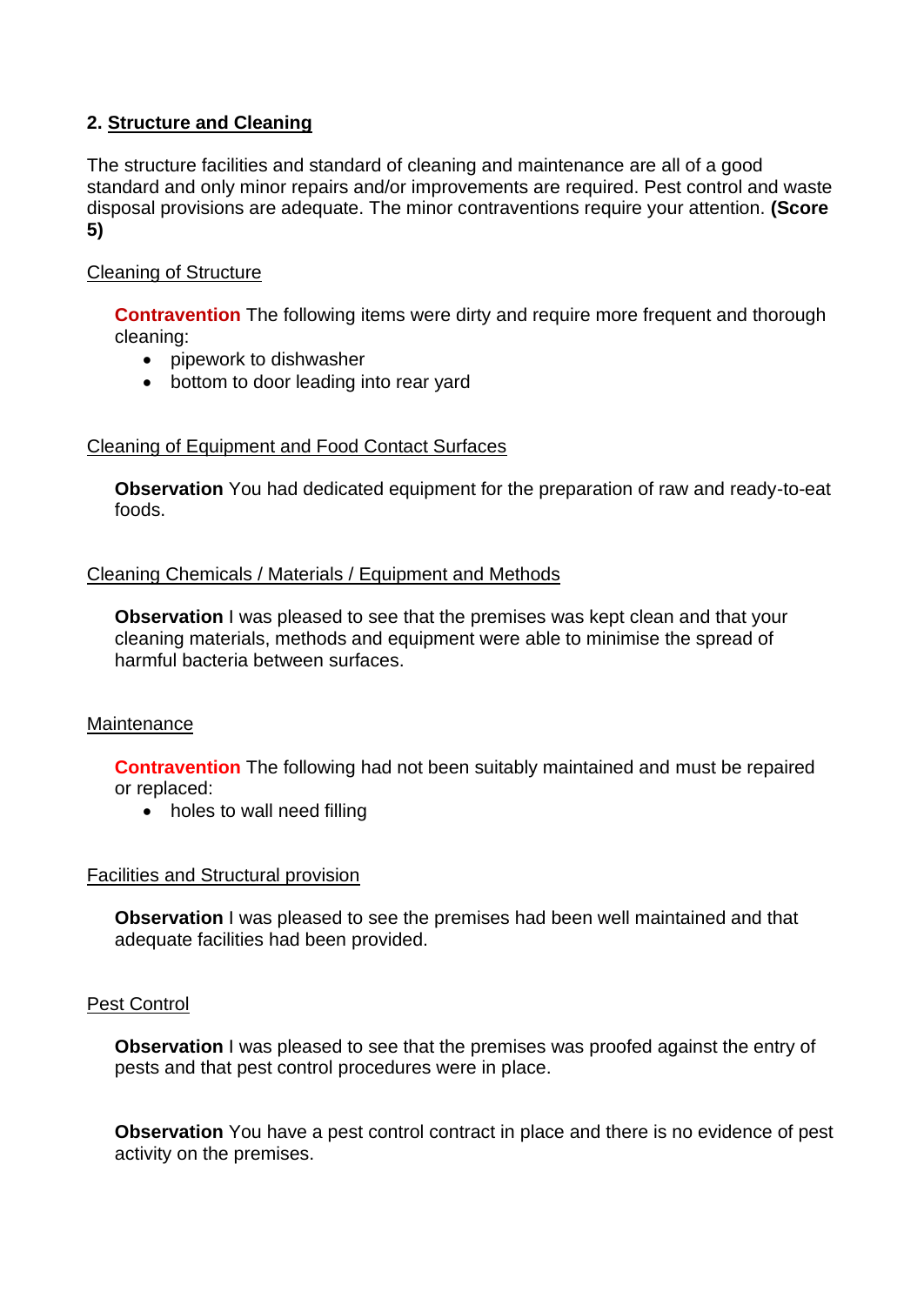## **3. Confidence in Management**

A food safety management system is in place and you comply fully with the law. Hazards to food are understood properly controlled managed and reviewed. Your records are appropriate and being maintained. All your staff are suitably supervised and trained. You have a very good track record. **(Score 0)**

#### Type of Food Safety Management System Required

**Observation** Your SFBB/food safety management system was in place and working well. I was confident you had effective control over hazards to food.

**Observation** You were date labelling perishable foods appropriately and could demonstrate effective control over food spoilage organisms.

**Observation** You had colour-coded equipment and effective separation between raw and ready-to-eat food at all stages in your operation.

**Observation** You were monitoring (and recording) the temperatures of your fridges and freezers as well as the temperature of cooked/hot-held food and could demonstrate effective systems for controlling bacterial growth and survival.

### **Traceability**

**Observation** Your records were such that food could easily be traced back to its supplier.

### Waste Food and other Refuse

**Observation** You had measures in place to dispose of waste food appropriately and were employing the services of an approved waste contractor.

#### **Training**

**Recommendation** A Level 3 Award for Supervising Food Safety in Catering would be appropriate for your supervisory staff and those with managerial responsibility.

**Recommendation** Catering staff should refresh their food hygiene knowledge every 3 years so that they stay up to date with current legislation and good practice. Booking details for this course are on our website: www.norwich.gov.uk

#### Infection Control / Sickness / Exclusion Policy

**Observation** Policies were in place to prevent any infected food handler from contaminating food.